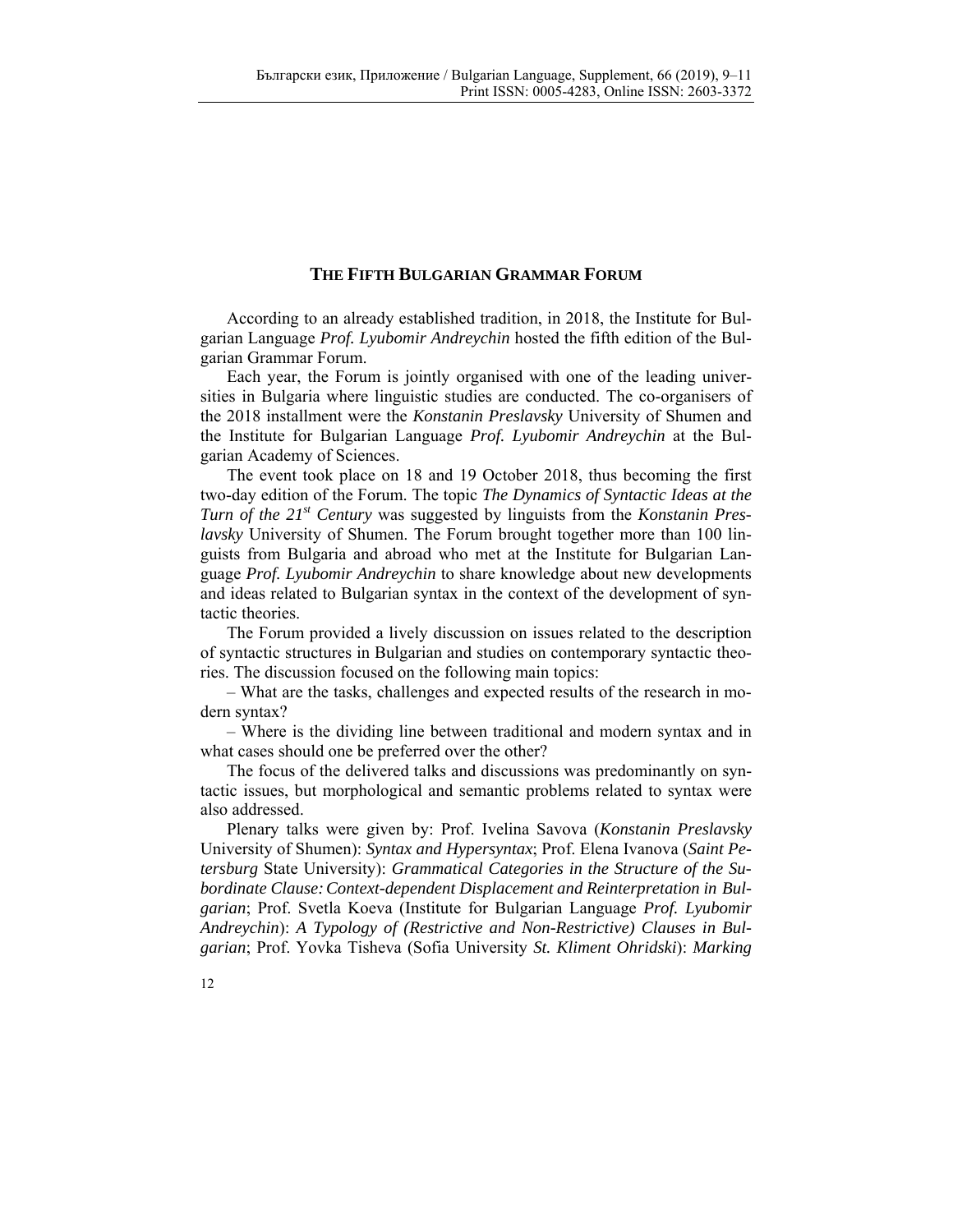*of Syntactic Relations in the Simple Sentence: Prepositional and Noun Phrases*; Prof. Mila Vulchanova and Prof. Valentin Vulchanov (Norwegian University of Science and Technology): *Lexical Semantics and Grammar: Theoretical and Empirical Perspectives*.

Other notable talks were delivered by: Prof. Petya Osenova (Sofia University *St. Kliment Ohridski*: *Explicit and Implicit Links in the Modeling of Syntactic Relations*; Prof. Velka Popova (*Konstanin Preslavsky* University of Shumen): *Syntactic Innovations in Bulgarian Child Language*; Prof. Radka Vlahova (Sofia University *St. Kliment Ohridski*): *Post-Positive Noun Phrase Expansion – Some Semantic and Syntactic Questions*; Assoc. Prof. Petya Barkalova (Plovdiv University *Paisii Hilendarski*): *The Bulgarian Syntactic Tradition and Syntactic Analysis in the 21st Century*; Assoc. Prof. Marina Dzhonova (Sofia University *St. Kliment Ohridski*): *Doubling of the Relative Pronoun KOYTO in Bulgarian*; Assoc. Prof. Galina Petrova (*Prof. Dr. Asen Zlatarov* University): *Subordinate Attributive Da-Clauses in Bulgarian: Habitual and Modal Meaning*; Assoc. Prof. Dimitrina Lesnevska (University of National and World Economy): *Syntactic Features of Bulgarian and Russian Business Letters (in a Contrastive Perspective).* A couple of talks introduced the audience to new syntactic theories or syntactic theories that were born ahead of their time – notably the contributions of Assoc. Prof. Petya Nestorova (University of Food Technology): *A Modern Theory in Bulgarian Syntax at the Turn of the 20th Century* and Assist. Prof. Elisaveta Balabanova (University of Library Studies and Information Technologies): *Thomas Ernst's Syntax of Adjuncts* – *a 21st Century Linguistic Theory.* During the afternoon session on 18 October, young researchers also presented their work: Dimitar Georgiev (Plovdiv University *Paisii Hilendarski*): *Formal Description of Complex Sentences with Subject Clauses in Copula-adjacent Position*; Assistant Stanislava Teofilova (*Konstantin Preslavsky* University of Shumen): *Observations on the Word Order of the Combination of Agreeing and Non-agreeing Modifiers in the Simple Sentence (Based on Material from Bulgarian Colloquial Speech)*.

The Forum was the most appropriate place for the presentation of the *Proceedings of the Jubilee Scientific Session on Contemporary Trends in Linguistic Research Held on the occasion of Prof. Yordan Penchev's 85th Anniversary*. The participants in the Forum received copies of the Proceedings.

In addition to the scientific programme, a students' exhibition was held during the Forum for the first time. The event titled *Syntactic Trees – Images of Thought* organised by Plovdiv University *Paisii Hilendarski* and the Institute for Bulgarian Language *Prof. Lyubomir Andreychin* featured syntactic structures generated by undergraduates and doctoral students at Plovdiv University *Paisii Hilendarski* and at Sofia University *St. Kliment Ohridski*.

In the 2019 Supplement to *Balgarski ezik* readers will have the opportunity to read papers based on the talks delivered at the Forum by the following linguists: Prof. Ivelina Savova from the *Konstantin Preslavski* University of Shumen, Prof. Elena Ivanova from the *Saint Petersburg* State University, Prof.

## 13